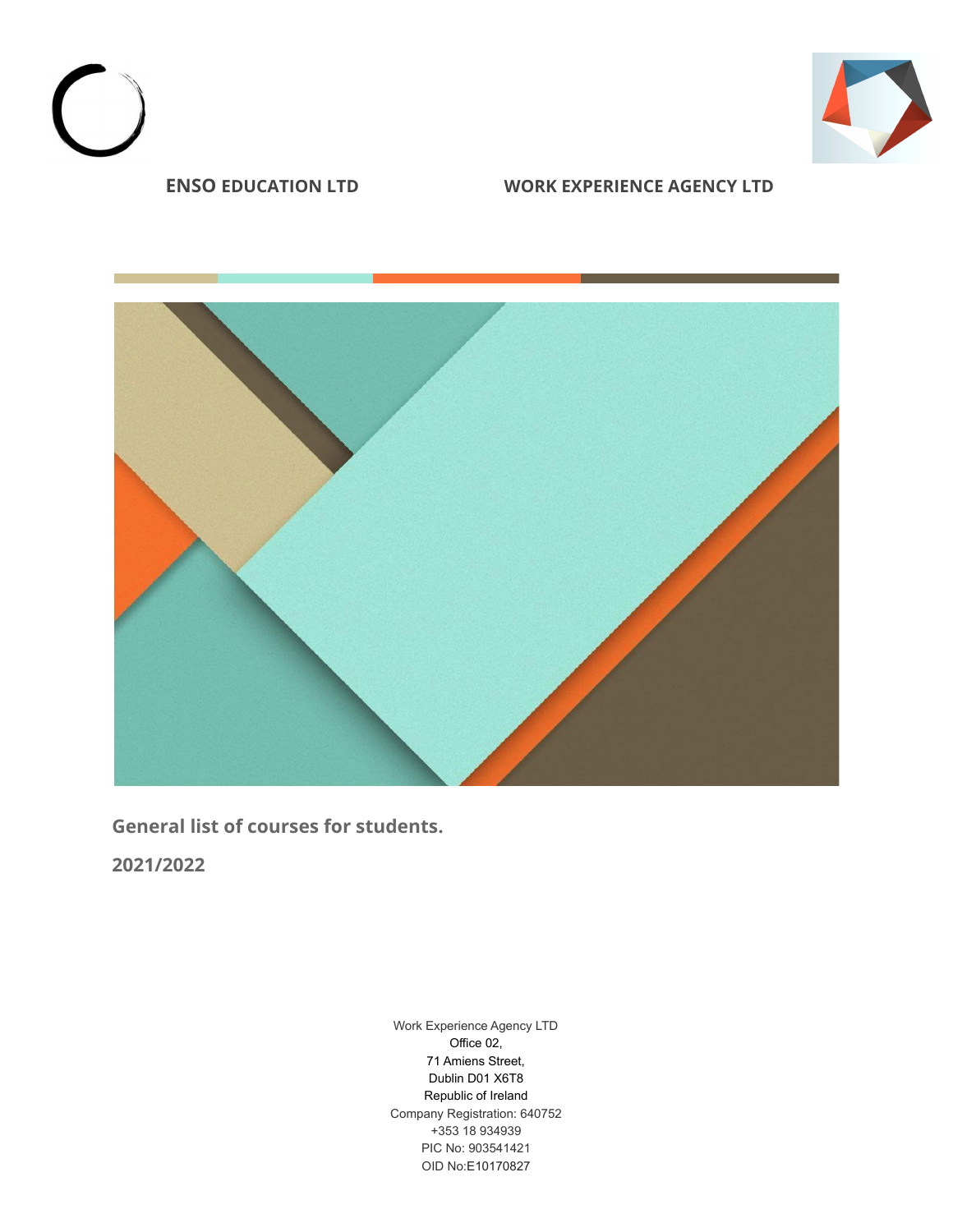



| Video making and<br>editing                                                   | This video making and editing course bundle is suitable<br>for anyone who wants to learn how to make, edit videos<br>and become a professional video editor.<br>You will learn different techniques and tools to produce<br>high-quality videos and add images, voice overs, titles,<br>and animations. The course will give you the possibility to<br>create transitions and trimmed clips to build a high<br>quality story. | Ireland -<br>Dublin<br><b>UK-Bristol</b><br>Rotterdam<br>Amsterdam<br>Athens<br>Malta<br>Malaga<br>Madrid<br>Palermo<br>Lisbon<br>Madeira<br>Mllan<br>Salermo<br>Bari |
|-------------------------------------------------------------------------------|-------------------------------------------------------------------------------------------------------------------------------------------------------------------------------------------------------------------------------------------------------------------------------------------------------------------------------------------------------------------------------------------------------------------------------|-----------------------------------------------------------------------------------------------------------------------------------------------------------------------|
| How to create an App -<br>build your first App.                               | This course is designed for teachers and education<br>leaders everybody who wants to discover what apps are,<br>how an app works and how they might be used to<br>support your role as an educator. Receiving a set of<br>instructions, examples you'll learn the process of<br>designing, building, and distributing your own unique<br>app application.                                                                     | Ireland -<br>Dublin<br><b>UK-Bristol</b><br>Rotterdam<br>Amsterdam<br>Athens<br>Malta<br>Malaga<br>Madrid<br>Palermo<br>Lisbon<br>Madeira<br>Mllan<br>Salermo<br>Bari |
| Use of social media,<br>creation digital content,<br>safe use of social media | The course will help you to develop knowledge and skills<br>to use social media resources effectively. You will learn<br>how to use social media including Facebook, LinkedIn,<br>Snapchat, YouTube and Instagram. You will gain power<br>to influence by learning different strategies and<br>techniques, know-how, to get people's attention and                                                                            | Ireland -<br>Dublin<br><b>UK-Bristol</b><br>Rotterdam<br>Amsterdam<br>Athens                                                                                          |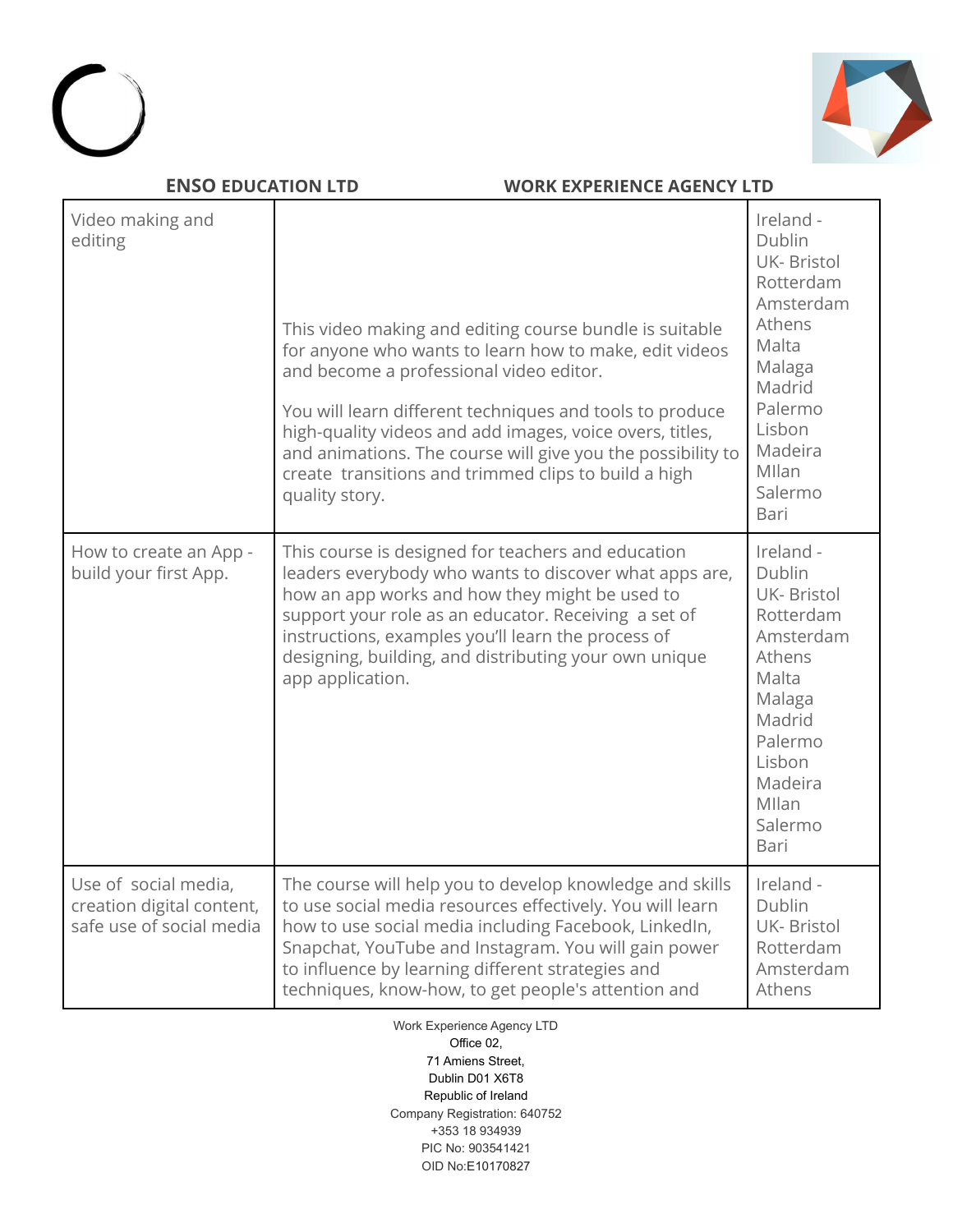



| <b>ENSO EDUCATION LTD</b><br><b>WORK EXPERIENCE AGENCY LTD</b> |                                                                                                                                                                                                                                                                                                                                                                                                  |                                                                                                                                                                       |
|----------------------------------------------------------------|--------------------------------------------------------------------------------------------------------------------------------------------------------------------------------------------------------------------------------------------------------------------------------------------------------------------------------------------------------------------------------------------------|-----------------------------------------------------------------------------------------------------------------------------------------------------------------------|
|                                                                | build powerful content.<br>How to use social media safely: appropriate language<br>behaviour, setting up and managing online forums and<br>communities, live streaming recording live online<br>sessions.                                                                                                                                                                                        | Malta<br>Malaga<br>Madrid<br>Palermo<br>Lisbon<br>Madeira<br>Mllan<br>Salermo<br>Bari                                                                                 |
| How to distinguish<br>reliable information<br>form fake news   | The course will help you to understand what fake news is<br>and how to spot it. How recognise difference between<br>real and fake news online, how prevent the spread of<br>fake news and misinformation                                                                                                                                                                                         | Ireland -<br>Dublin<br><b>UK-Bristol</b><br>Rotterdam<br>Amsterdam<br>Athens<br>Malta<br>Malaga<br>Madrid<br>Palermo<br>Lisbon<br>Madeira<br>Mllan<br>Salermo<br>Bari |
| Google Drive &<br>applications                                 | The course is designed to build your confidence in usage of<br>google drive & collaboration applications and how to use<br>them effectively. At the end of the course you will be<br>able to create, upload and save a range of files,<br>documents, photos, audio, and videos. You will be able<br>to access files online and access them anywhere from<br>any smartphone, tablet, or computer. | Ireland -<br>Dublin<br>UK- Bristol<br>Rotterdam<br>Amsterdam<br>Athens<br>Malta<br>Malaga<br>Madrid<br>Palermo<br>Lisbon<br>Madeira                                   |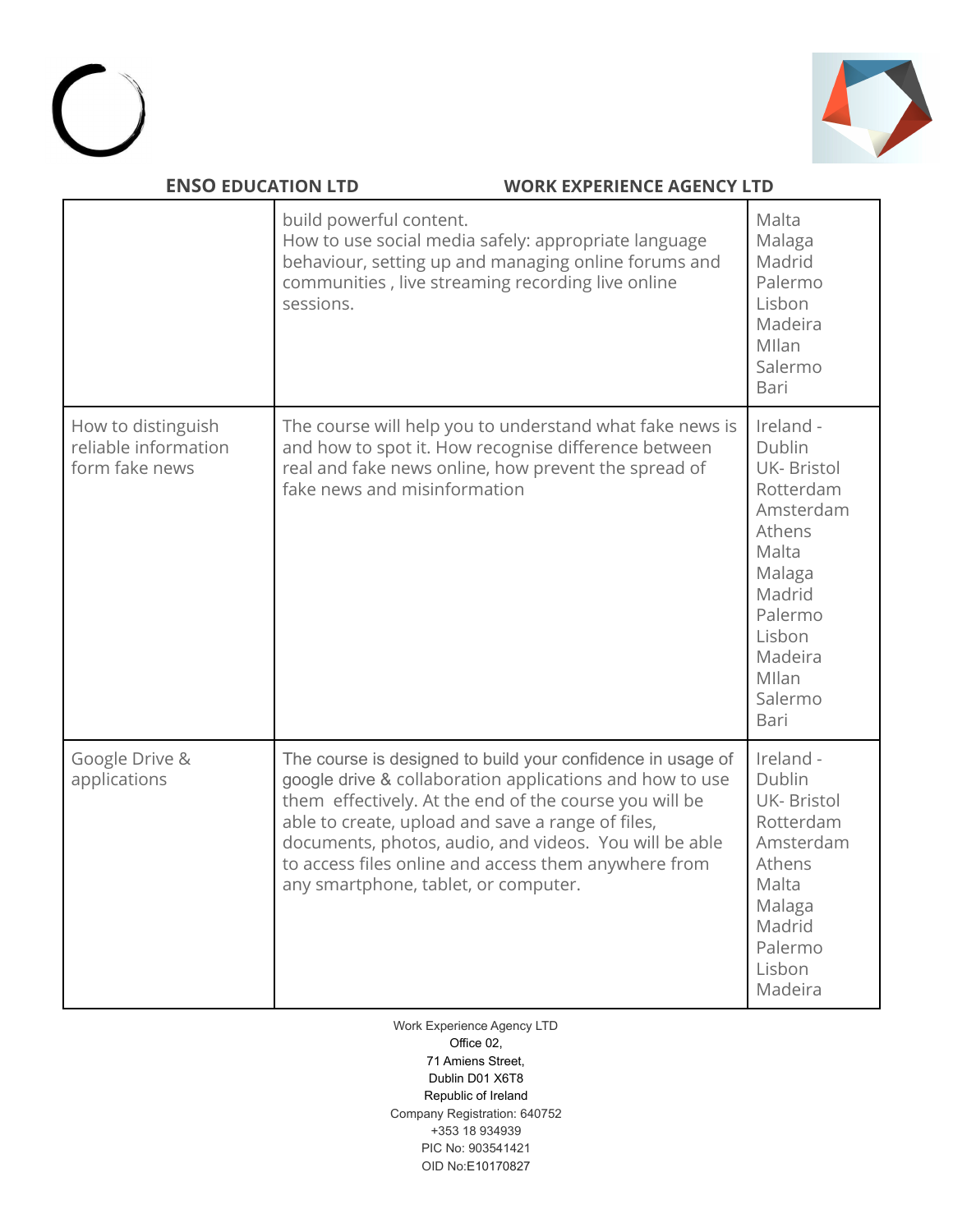



|                                                                                          |                                                                                                                                                                                                                                                                                                                                                                  | Mllan<br>Salermo<br>Bari                                                                                                                                              |
|------------------------------------------------------------------------------------------|------------------------------------------------------------------------------------------------------------------------------------------------------------------------------------------------------------------------------------------------------------------------------------------------------------------------------------------------------------------|-----------------------------------------------------------------------------------------------------------------------------------------------------------------------|
| Cyber-bullying<br>awareness, bullying<br>prevention.<br>How to use technology<br>safely. | The course will cover subjects including:<br>Understanding cyberbullying<br>things you can do to preventing cyberbullying and<br>protect users from harmful digital behavior<br>Responding to cyberbullying<br>Get familiar with software options and apps<br>$\bullet$<br>available to help restrict content, block domains,<br>or view users online activities | Ireland -<br>Dublin<br><b>UK-Bristol</b><br>Rotterdam<br>Amsterdam<br>Athens<br>Malta<br>Malaga<br>Madrid<br>Palermo<br>Lisbon<br>Madeira<br>Mllan<br>Salermo<br>Bari |
|                                                                                          |                                                                                                                                                                                                                                                                                                                                                                  |                                                                                                                                                                       |

| <b>STEM 4 GIRLS</b> | To improve the interest and engagement of young<br>European girls in STEM, develop their competencies, and<br>ultimately contribute to the increase in the number of<br>women working in STEM sectors. We offer you<br>summer camps to introduce middle and high school girls to<br>a broad range of STEM subjects. The students will learn the<br>principles of software engineering and programming<br>languages by being introduced to Poppy, an open-source | Ireland -<br>Dublin<br><b>UK-Bristol</b><br>Rotterdam<br>Amsterdam<br>Athens<br>Malta |
|---------------------|-----------------------------------------------------------------------------------------------------------------------------------------------------------------------------------------------------------------------------------------------------------------------------------------------------------------------------------------------------------------------------------------------------------------------------------------------------------------|---------------------------------------------------------------------------------------|
|                     |                                                                                                                                                                                                                                                                                                                                                                                                                                                                 | Malaga                                                                                |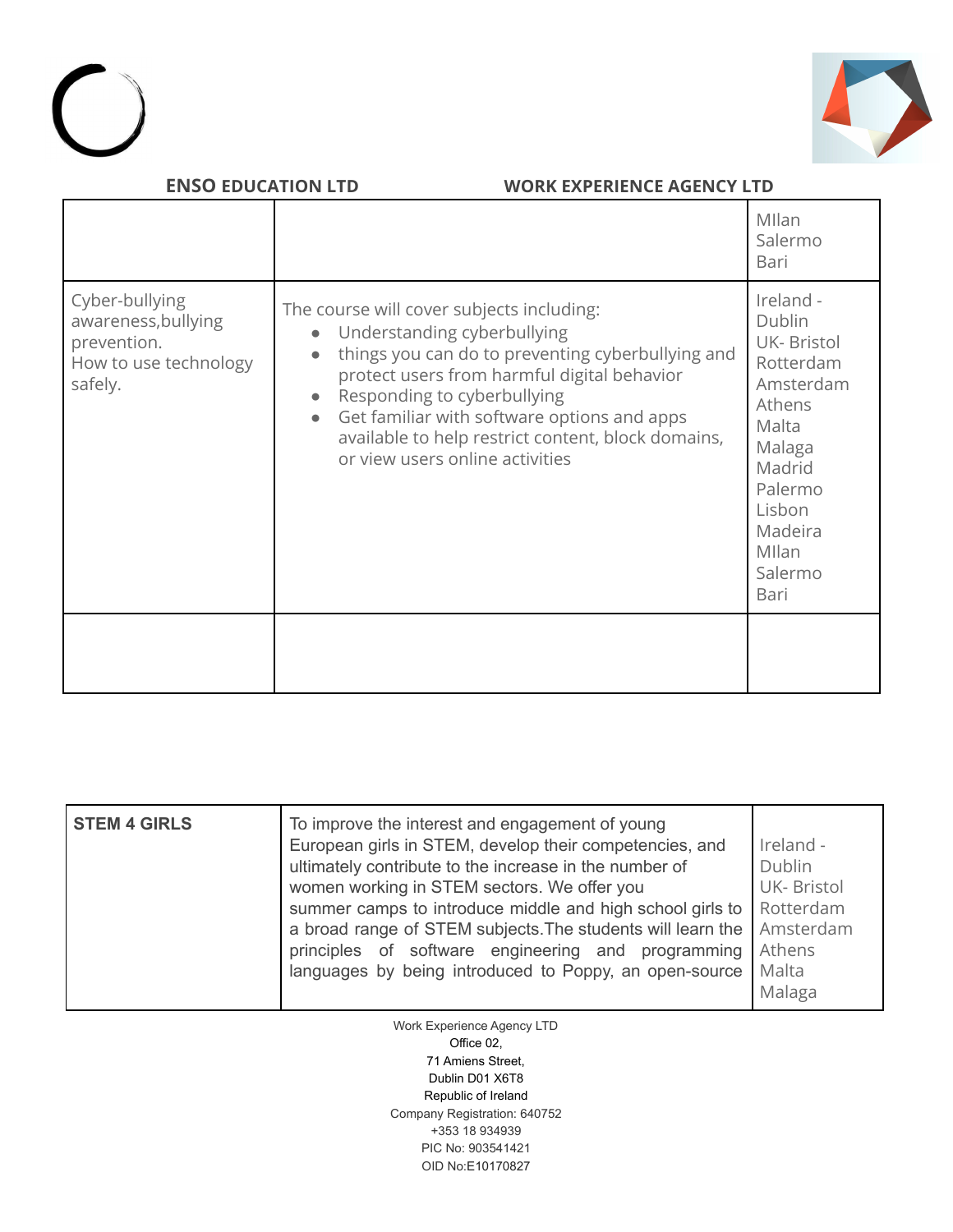



| <b>ENSO EDUCATION LTD</b>                              | <b>WORK EXPERIENCE AGENCY LTD</b>                                                                                                                                                                                                                                                                                                                                                                                                                                                                                                                                                                                                                                                                                                    |                                                                                                                                                                 |
|--------------------------------------------------------|--------------------------------------------------------------------------------------------------------------------------------------------------------------------------------------------------------------------------------------------------------------------------------------------------------------------------------------------------------------------------------------------------------------------------------------------------------------------------------------------------------------------------------------------------------------------------------------------------------------------------------------------------------------------------------------------------------------------------------------|-----------------------------------------------------------------------------------------------------------------------------------------------------------------|
|                                                        | robotics platform based on 3D printing that is used as a tool<br>for teaching.                                                                                                                                                                                                                                                                                                                                                                                                                                                                                                                                                                                                                                                       | Madrid<br>Palermo<br>Lisbon<br>Madeira<br>Mllan<br>Salermo<br>Bari                                                                                              |
| <b>Introduction to Robotics</b>                        | Robotics classes can give students the opportunity to<br>explore how computer programming and robot design can<br>solve many modern day problems. The plan will challenge<br>participants with new ways of thinking and problem solving<br>to equip them with the right skills to become the future<br>engineers<br>The program will develop the following skills:<br>• CAD (Computer Aided Design) in the context of robot<br>design.<br>• DFM (Design for Manufacture).<br>• Overview of 3D printing with practical printing of CAD<br>models.<br>• Computer Vision programming using OpenCV (Open<br>Computer Vision library).<br>• Robotics programming with ROS (Robot Operating<br>System).<br>· Industrial robot programming. | Ireland -<br>Dublin<br>UK- Bristol<br>Rotterdam<br>Amsterdam<br>Athens<br>Malta<br>Malaga<br>Madrid<br>Palermo<br>Lisbon<br>Madeira<br>Mllan<br>Salermo<br>Bari |
| <b>Creating from scratch</b><br>website and/or an app. | Students can work in couples or small teams<br>Doing a lot of exercises. They will start from the scratch by<br>learning how to implement modern web pages with HTML<br>and CSS. They will design, build, and publish a modern<br>website that incorporates text, sound, images, hyperlinks,<br>plug-ins, and social media interactivity. Useful instructions,<br>tips will be provided by our Web Developer expert.                                                                                                                                                                                                                                                                                                                 | Ireland -<br>Dublin<br><b>UK-Bristol</b><br>Rotterdam<br>Amsterdam<br>Athens<br>Malta                                                                           |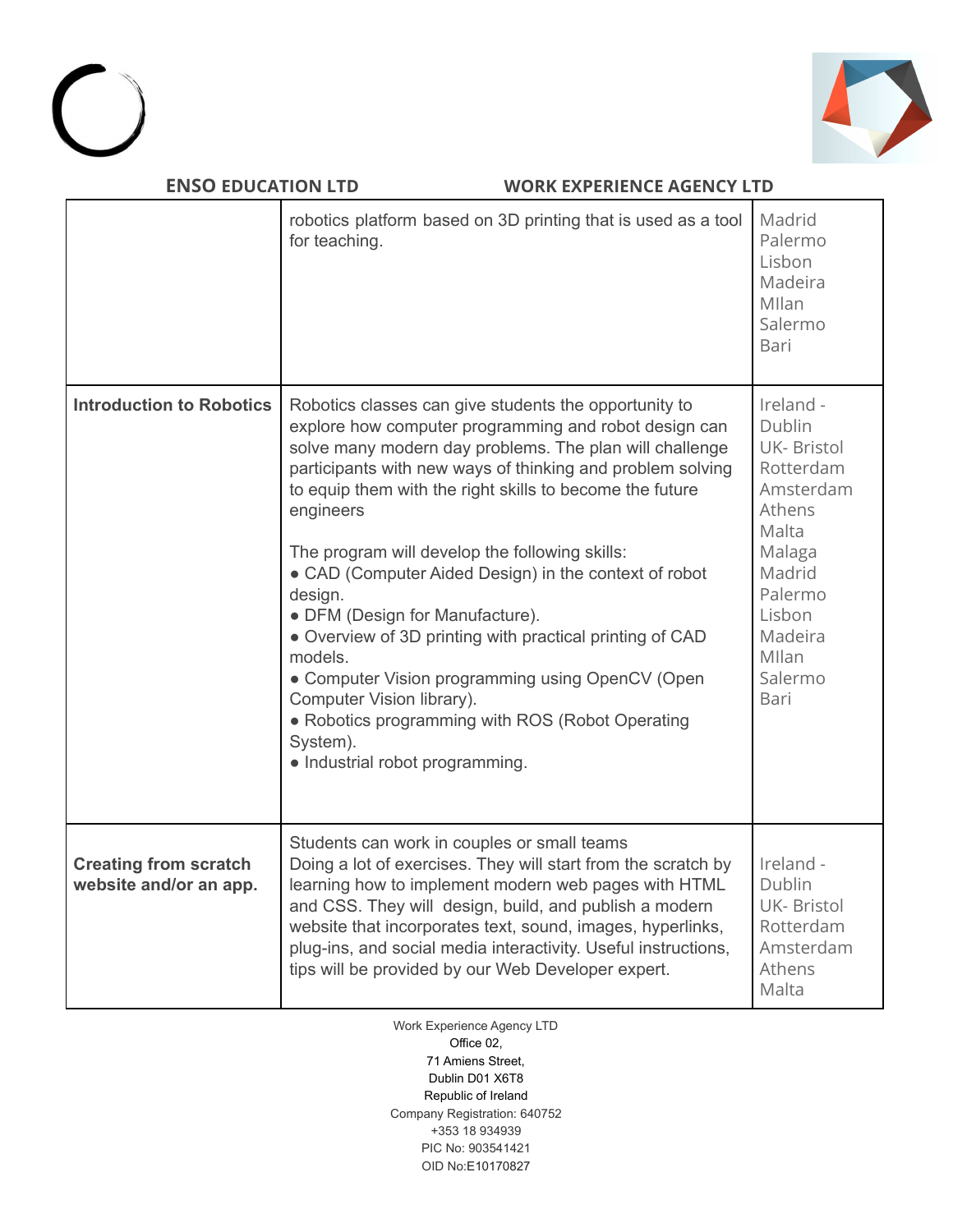



|                                                                                |                                                                                                                                                                                                                                                                                                                                                                                                                                                                         | Malaga<br>Madrid<br>Palermo<br>Lisbon<br>Madeira<br>Mllan<br>Salermo<br>Bari                                                                                          |
|--------------------------------------------------------------------------------|-------------------------------------------------------------------------------------------------------------------------------------------------------------------------------------------------------------------------------------------------------------------------------------------------------------------------------------------------------------------------------------------------------------------------------------------------------------------------|-----------------------------------------------------------------------------------------------------------------------------------------------------------------------|
| 3D printing & drones<br>https://www.enso-drone<br>s.com/post/drone-proje<br>ct | Students will gain knowledge of drones.<br>They will develop skills in CAD, Computer Vision and<br>programming. They will undertake training in their field and<br>succeed in building a flying drone. They will have to use a<br>programme to calibrate, monitor and prepare the drone to<br>fly. They will have to design and print parts of the drone<br>using a 3D printer.                                                                                         | Ireland -<br>Dublin<br><b>UK-Bristol</b><br>Rotterdam<br>Amsterdam<br>Athens<br>Malta<br>Malaga<br>Madrid<br>Palermo<br>Lisbon<br>Madeira<br>Mllan<br>Salermo<br>Bari |
| <b>Brief to robotics-based</b><br>on poppy robot                               | The course will be a mixture of lectures and self learning<br>including mechatronics & robotics training. The aim is to<br>provide participants with an in-depth insight into the world of<br>robotics whilst developing their skills to investigate and<br>present relevant new information in this field.<br>Students will be working on designing, using CAD and 3D<br>printing, learning about Robot Poppy (how he works, how<br>he was built and how to move him). | Ireland -<br>Dublin<br><b>UK-Bristol</b><br>Rotterdam<br>Amsterdam<br>Athens<br>Malta<br>Malaga<br>Madrid<br>Palermo<br>Lisbon                                        |